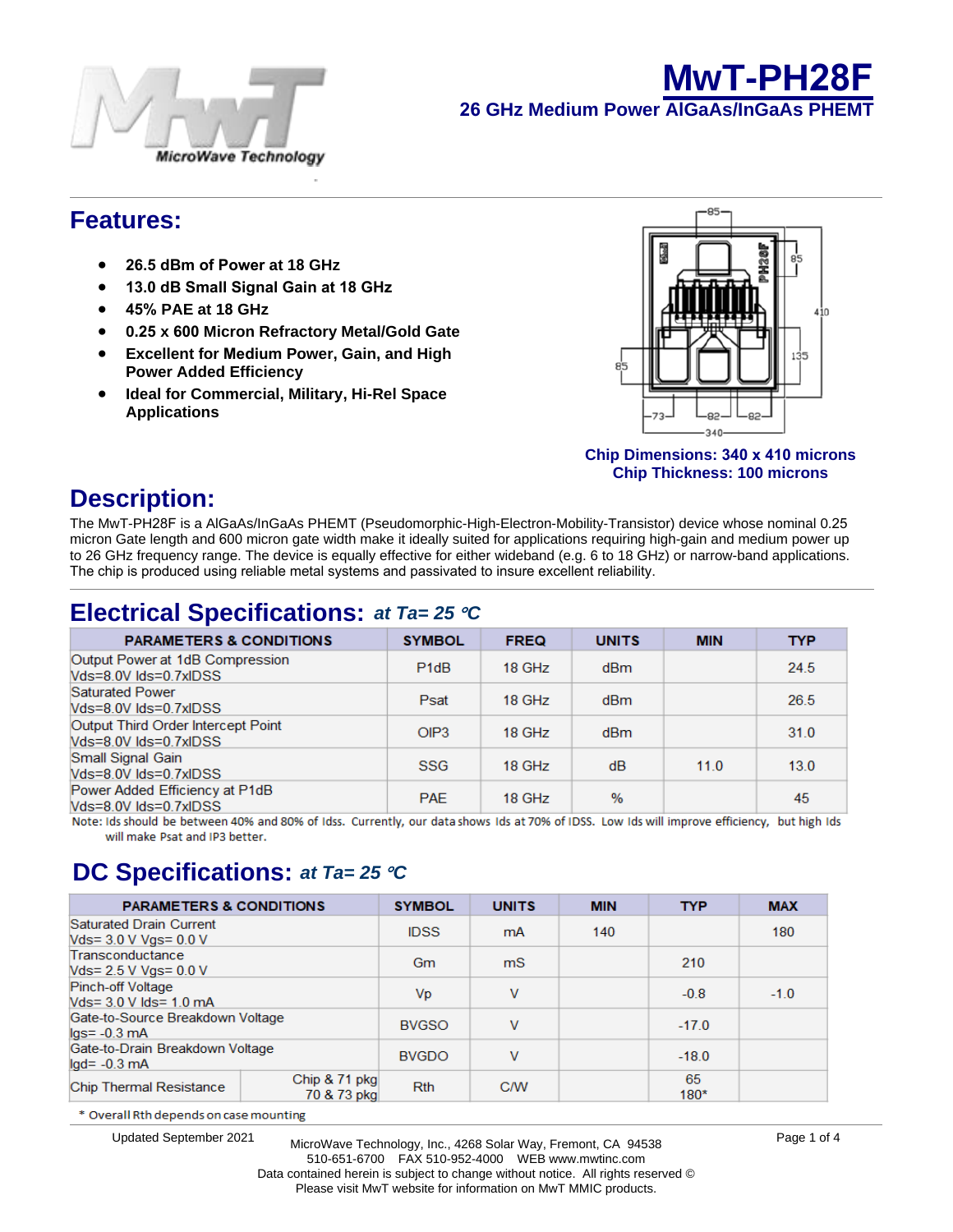

## MwT-PH28F, Po, Gain & PAE vs Pin at 18GHz Vds=8V; Idq=98mA



## MwT-PH28F, OIP3 at different Idq vs Po/tone at 18GHz



Updated October 2021 MicroWave Technology, Inc., 4268 Solar Way, Fremont, CA 94538 510-651-6700 FAX 510-952-4000 WEB www.mwtinc.com Data contained herein is subject to change without notice. All rights reserved © Please visit MwT website for information on MwT MMIC products.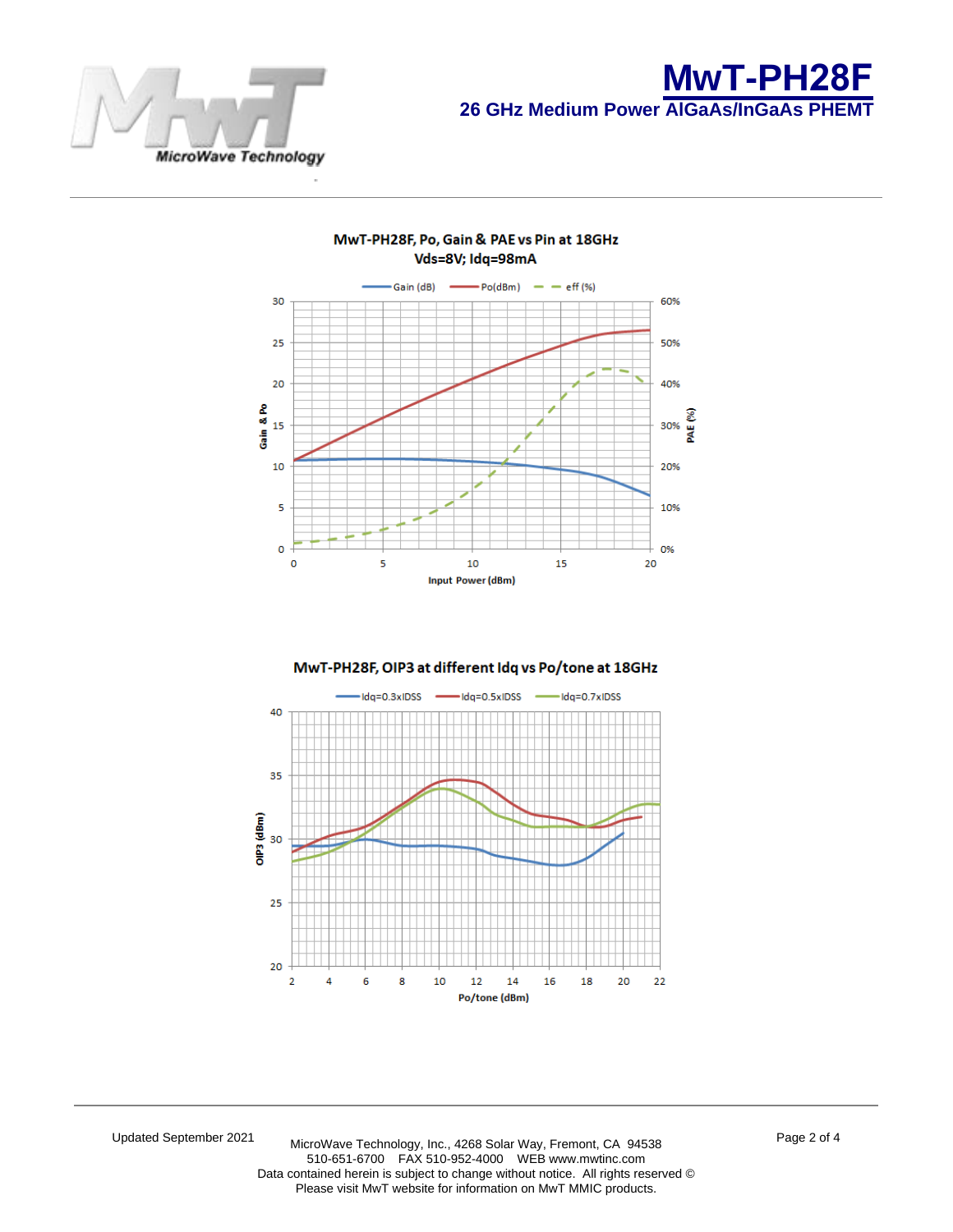





## **Absolute Maximum Rating**

| Symbol     | <b>Parameter</b>      | <b>Units</b> | <b>Cont Max1</b> | <b>Absolute Max2</b> |  |
|------------|-----------------------|--------------|------------------|----------------------|--|
| <b>VDS</b> | Drain to Source Volt. | V            | 8.0              | 8.5                  |  |
| Tch        | Channel Temperature   | °C           | $+150$           | $+175$               |  |
| Tst        | Storage Temperature   | °C           | -65 to +150      | $+175$               |  |
| Pin        | RF Input Power        | mW           | 200              | 250                  |  |

#### **Notes:**

**1.** Exceeding any one of these limits in continuous operation may reduce the mean-time- to-failure below the design goal.

**2.** Exceeding any one of these limits may cause permanent damage.